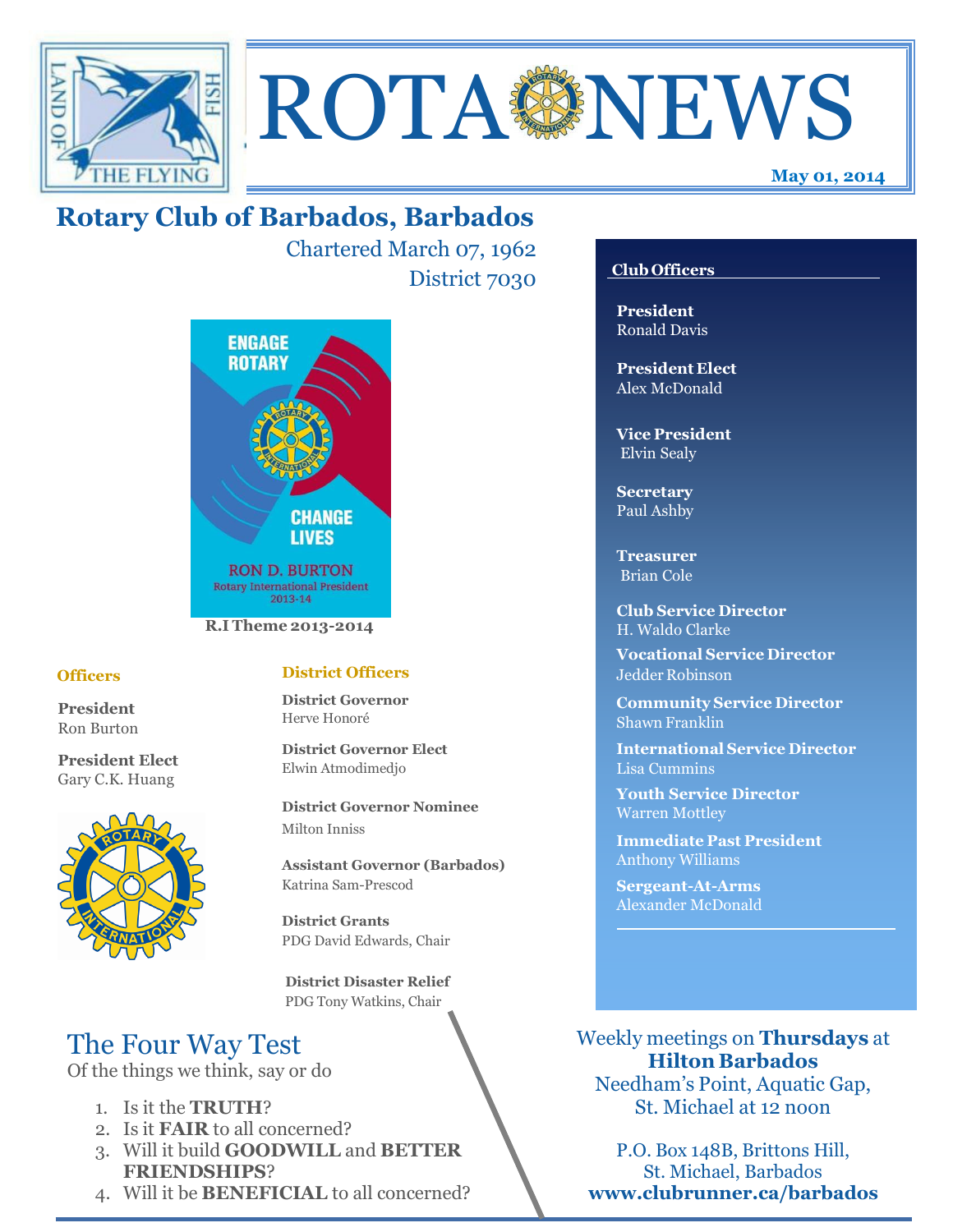#### THE ROTARY CLUB OF BARBADOS WELCOMES ALL VISITING ROTARIANS AND GUESTS TO THIS WEEKLY MEETING

There is no meeting today as it is a Public Holiday – May 01 – MAY DAY

Last week there was a Fellowship Meeting with a Classification presentation by Tracey Knight-Lloyd. Her Classification is Business Services – Marketing.

Past President Roger chaired the meeting with Past President Vic acting as SAA. A large contingent from Barbados; having brushed up on their French travelled to the District Conference in Martinique. These, included President Ron and President Elect Alex.

#### Following is a Summary of the presentation by Rotarian Tracey#1.



Tracey began by stating "I am honoured and privileged to be the mother of Ade Lloyd, who is 8 years old and also autistic. He attends the Irving Wilson School and is doing well with that programme. Further that she is from St. Philip-and will always live there! A proud Phillipine!

## **FDUCATION**

She attended Queens College, CARIMAC – Caribbean Institute of Media and Communication, the University of the West Indies (Mona Campus) where studied Journalism and Public Relations. She completed her post graduate education at the University of Surrey in Marketing Management.

She revealed that she is addicted to reading all and any kind of book and that her strong work ethic was inculcated in her when she was required to work every summer.

## INFLUENCES & WORK EXPERIENCES

֡֡֡

Always interested in Journalism and Public Relations she gained valuable experience working with JER Associates – a PR and Marketing firm with veteran practitioner Ricardo Blackman and Dr Sharon Marshall, former PR Manager, BET (Cable & Wireless)

Employment with the Caribbean Broadcasting Corporation (CBC) for 3 years anchoring the nightly news gave her a great foundation for the work in which she is currently involved.

#### INSURANCE & FINANCE

She started in the Communications Office with Life of Barbados which was converted into the Communication and Marketing Department at acquisition by the Barbados Mutual.

A five year stint at Cave Shepherd & Co Ltd as Retailing Marketing Manager allowed her to diversify her marketing experience outside of finance-was a good opportunity to do varying product promotions and retail activities.

She is now back to SAGICOR as the Assistant Vice President of Marketing. This is a demanding position where she is responsible for marketing, sponsorship and research.

## **SAGICOR**

SAGICOR Life Inc. is an indigenous Caribbean company, which has been in operation for over 170 years.

As AVP Marketing she is responsible for corporate philanthropy, advertising and marketing, communications including shareholder and acquisition communications.

The scope and geographical reach of the AVP includes Barbados, the Eastern Caribbean, Belize, Aruba, Curacao, St. Maarten and Panama.

## Continued below

## Meeting Details

Thursday, April 24, 2014 Sergeant-At-Arms: Past President Vic

- Attendance 50%
- Raffle \$102.00
- Fines \$149.00

#### Continued over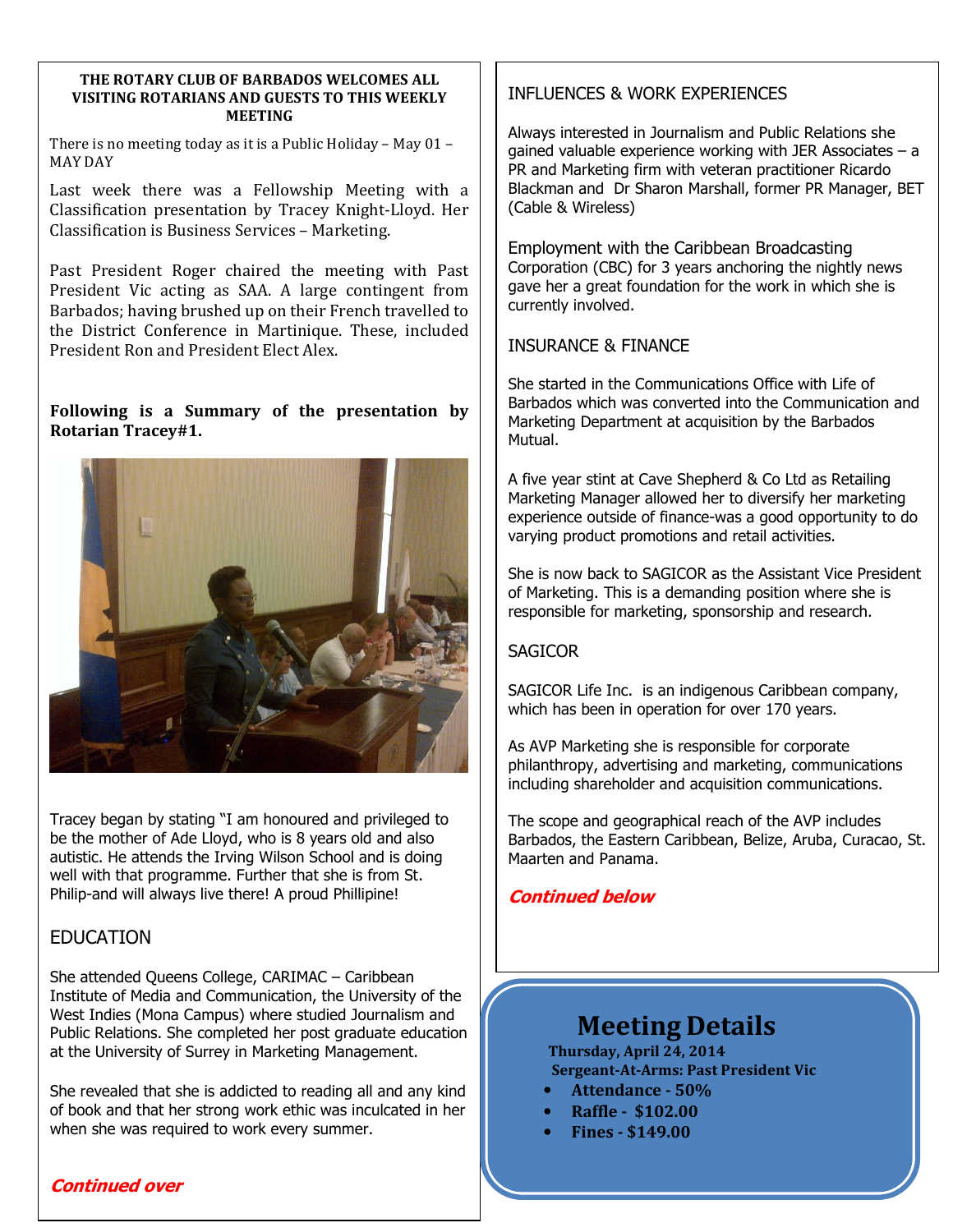#### GIVING BACK

Social responsibility and giving back is a major<br>companent of the SACICOD strategy: an area u component of the SAGICOR strategy; an area where the AVP is critically involved.

She oversees the corporate sponsorship for the SAGICOR Lighting Ceremony for Independence, the SAGICOR Shape Up Extravaganza, the Healthy Caribbean Coalition Sponsorship, Pink Ribbon Week (Cancer) the OECS Swimming Championships in St. Lucia and the St. Vincent Coast Guard Youth Development Program.

She also manages SAGINET (an internal intranet for Sagicor employees) and is currently finalizing her latest project the FATCA (Foreign Account Tax Compliance Act) brochure.

#### DISTRICT CONFERENCE – APRIL 22-26, 2014

#### MARTINIQUE

#### PROGRAM

TUESDAY APRIL 22, 2014

Welcome Rotarians!

WEDNESDAY APRIL 23, 2014

Incoming leaders training session

THURSDAY APRIL 24, 2014

Incoming leaders training session

Membership Seminar

Foundation Seminar

Public Image Seminar

Club Administration Seminar

#### OPENING CEREMONY

FRIDAY APRIL 25, 2014 District Conference Home Hospitality Night SATURDAY APRIL 26, 2014 District Assembly CLOSING CEREMONY Sunday, April 27, 2014 Goodbye Rotarians!!

#### THE OPENING CEREMONY – APRIL 24



A section of the RCoB Contingent

Senior Citizens Sunset Concert Sunday April 13, 2014



The Goodwill Singers



Constable Kevin Watson also sang